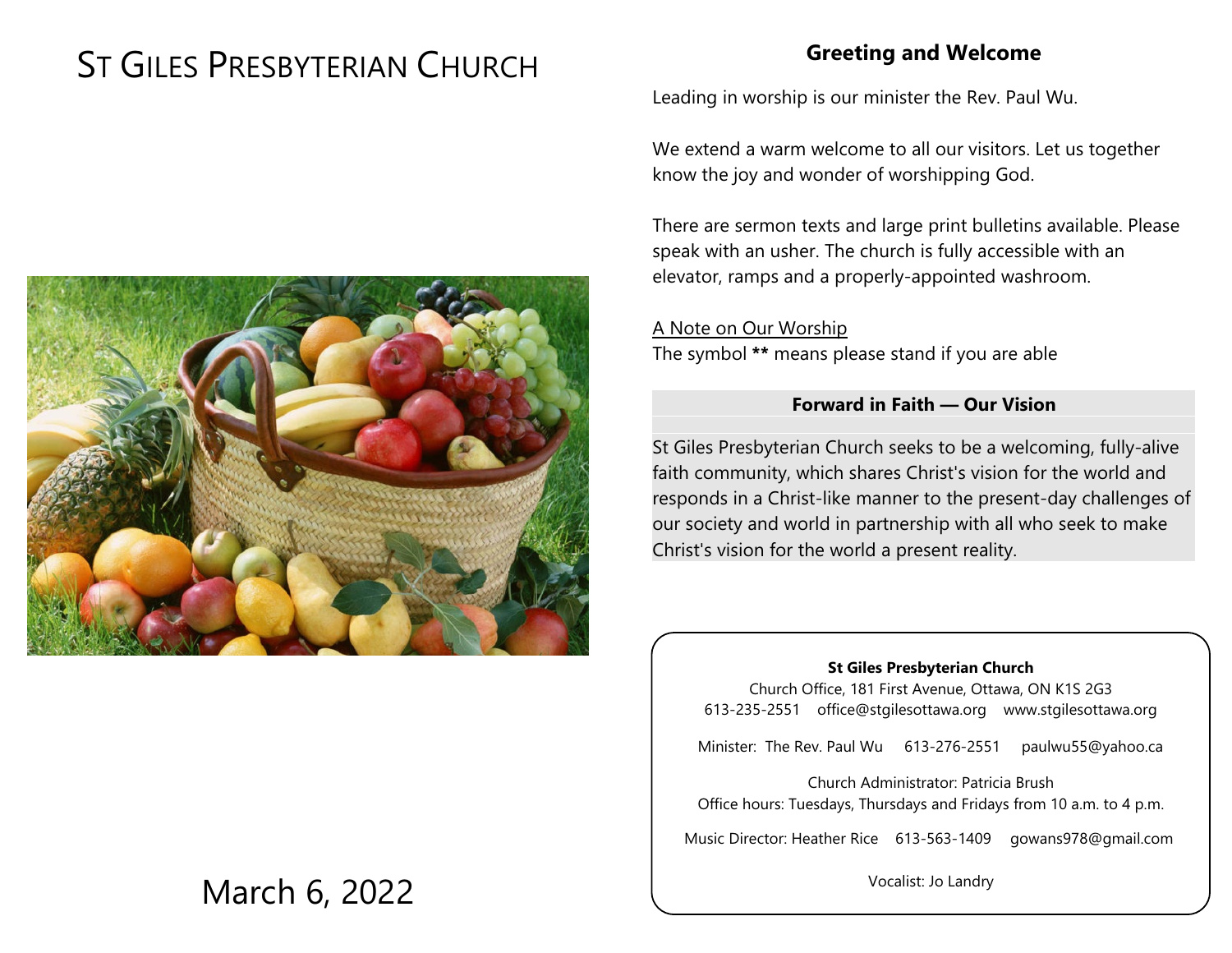We acknowledge that the land on which we gather is the traditional unceded territory of the Algonquin Anishnaabeg People. The Algonquin peoples have lived on this land since time immemorial. We are grateful to have the opportunity to be present in this territory.

Prelude *Récit de Chromhorne* by François Couperin

Call to Worship

One: We live in the shelter of the Most High,

**All: We abide in the shadow of the Almighty.**

One: Let us worship God who is our refuge and our strength,

- **All: For God is the One in whom we trust.**
- One: The Lord will deliver us from the perils that threaten us.
- **All: Under God's wings, we will find refuge and not be afraid.**
- One: So let us praise God, in song and in silence, with thankful hearts!
- **All: We will worship God with heart, mind, soul and strength, now and always.**

**\*\*Hymn: Come, let us to the Lord our God 194**

- **1. Come, let us to the Lord our God with contrite hearts return; our God is gracious, nor will leave the desolate to mourn.**
- **2. God's voice commands the tempest forth and stills the stormy wave; God's arm is strong and swift to strike, but also strong to save.**
- **3. The night of sorrow long has reigned, but dawn shall bring us light; God shall appear, and we shall rise with gladness in God's sight.**
- **4. Then let us know, let us press on to know our God the Lord, whose coming is as sure as dawn, whose name shall be adored.**
- **5. As dew upon the tender grass diffusing fragrance round, as rain that ushers in the spring and cheers the thirsty ground,**
- **6. so shall God's presence bless our souls and shed a joyful light, that hallowed morn shall chase away the sorrows of the night.**

Children's Story

# Prayer of Adoration

Almighty Triune God, we rejoice in your grace which has called creation into being, and makes all life complete. We praise you for Jesus Christ who reveals your loving purposes for all people. We bless you for the Holy Spirit who guides us and strengthens us, drawing us into the embrace of your tender love. And so we praise you, O God, our eternal, creating father who loves us with motherly care, united with Christ, our Saviour, and your Holy Spirit, the breath of life, Three in One, now and always.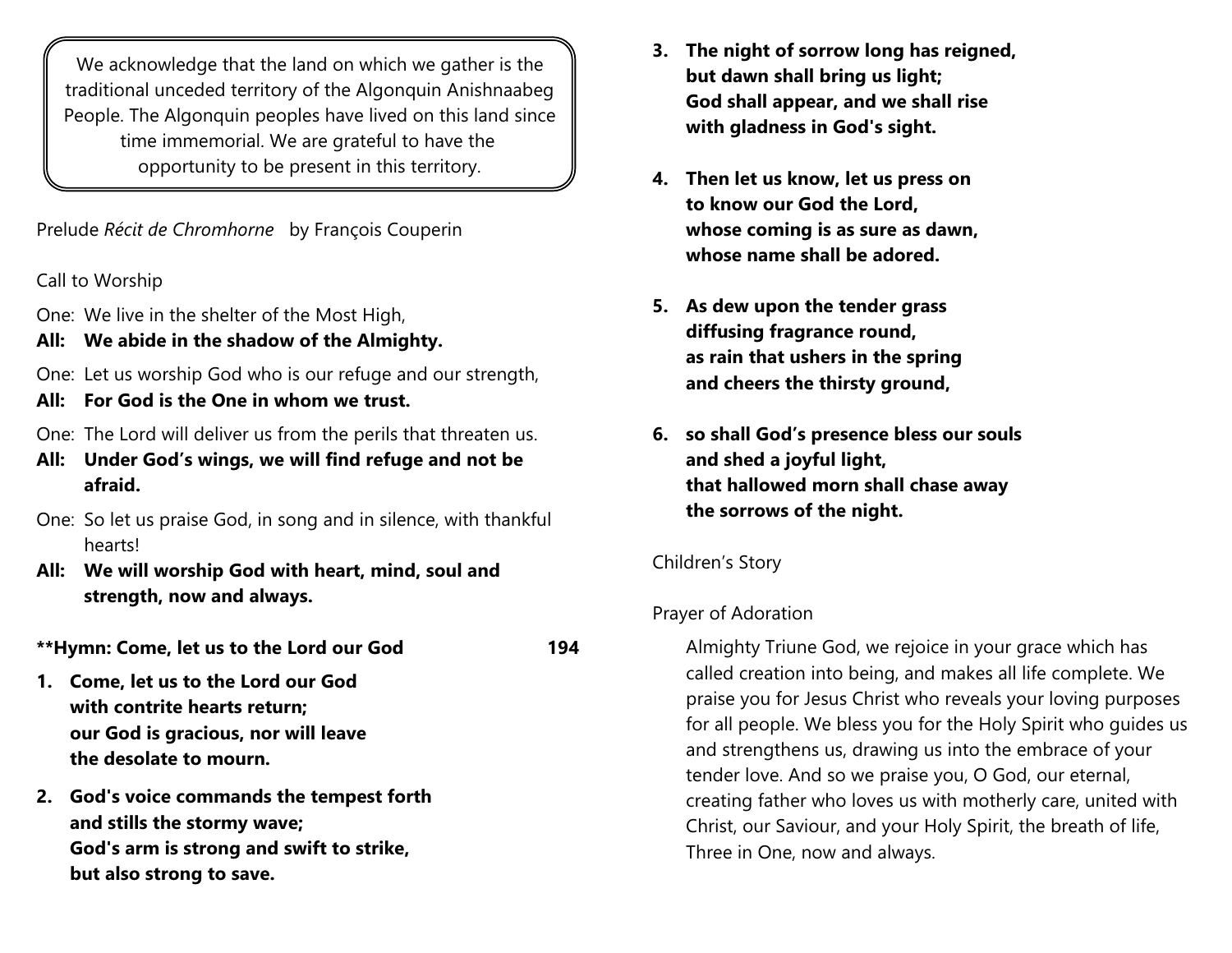### Unison Prayer of Confession

**Almighty and most merciful God, we confess that we have sinned against you in things we have done, and things we have neglected to do. We have held back from giving, to protect what we have. We have not trusted in your goodness; we let fear dictate our thoughts and actions. Forgive what we have done and direct who we shall become. Help us to serve you by serving your world with generous spirits.**

### The Lord's Prayer

**Our Father who art in heaven, hallowed be thy name. Thy kingdom come, thy will be done on earth as it is in heaven. Give us this day our daily bread, and forgive us our debts as we forgive our debtors, and lead us not into temptation, but deliver us from evil, for thine is the kingdom and the power and the glory, for ever and ever. Amen**

#### Assurance of Pardon

Hear and believe the good news! Anyone who is in Christ is a new creation. The old life is gone. The new life has come. Know that you are forgiven, and so, in Christ, forgive one another.

#### Scripture

First Reading: Deuteronomy 26: 1–11

When you have come into the land that the Lord your God is giving you as an inheritance to possess, and you possess it, and settle in it, you shall take some of the first of all the fruit of the ground, which you harvest from the land that the Lord your God is giving you, and you shall put it in a basket and go to the place that the Lord your God will choose as a dwelling

for his name. You shall go to the priest who is in office at that time, and say to him, "Today I declare to the Lord your God that I have come into the land that the Lord swore to our ancestors to give us." When the priest takes the basket from your hand and sets it down before the altar of the Lord your God, you shall make this response before the Lord your God: "A wandering Aramean was my ancestor; he went down into Egypt and lived there as an alien, few in number, and there he became a great nation, mighty and populous. When the Egyptians treated us harshly and afflicted us, by imposing hard labour on us, we cried to the Lord, the God of our ancestors; the Lord heard our voice and saw our affliction, our toil, and our oppression. The Lord brought us out of Egypt with a mighty hand and an outstretched arm, with a terrifying display of power, and with signs and wonders; and he brought us into this place and gave us this land, a land flowing with milk and honey. So now I bring the first of the fruit of the ground that you, O Lord, have given me." You shall set it down before the Lord your God and bow down before the Lord your God. Then you, together with the Levites and the aliens who reside among you, shall celebrate with all the bounty that the Lord your God has given to you and to your house.

#### Responsive Reading: 91:1–2, 9–16 *(with refrain 1)*



You who live in the shelter of the Most High, who abide in the shadow of the Almighty, will say to the Lord, **"My refuge and my fortress; my God, in whom I trust."**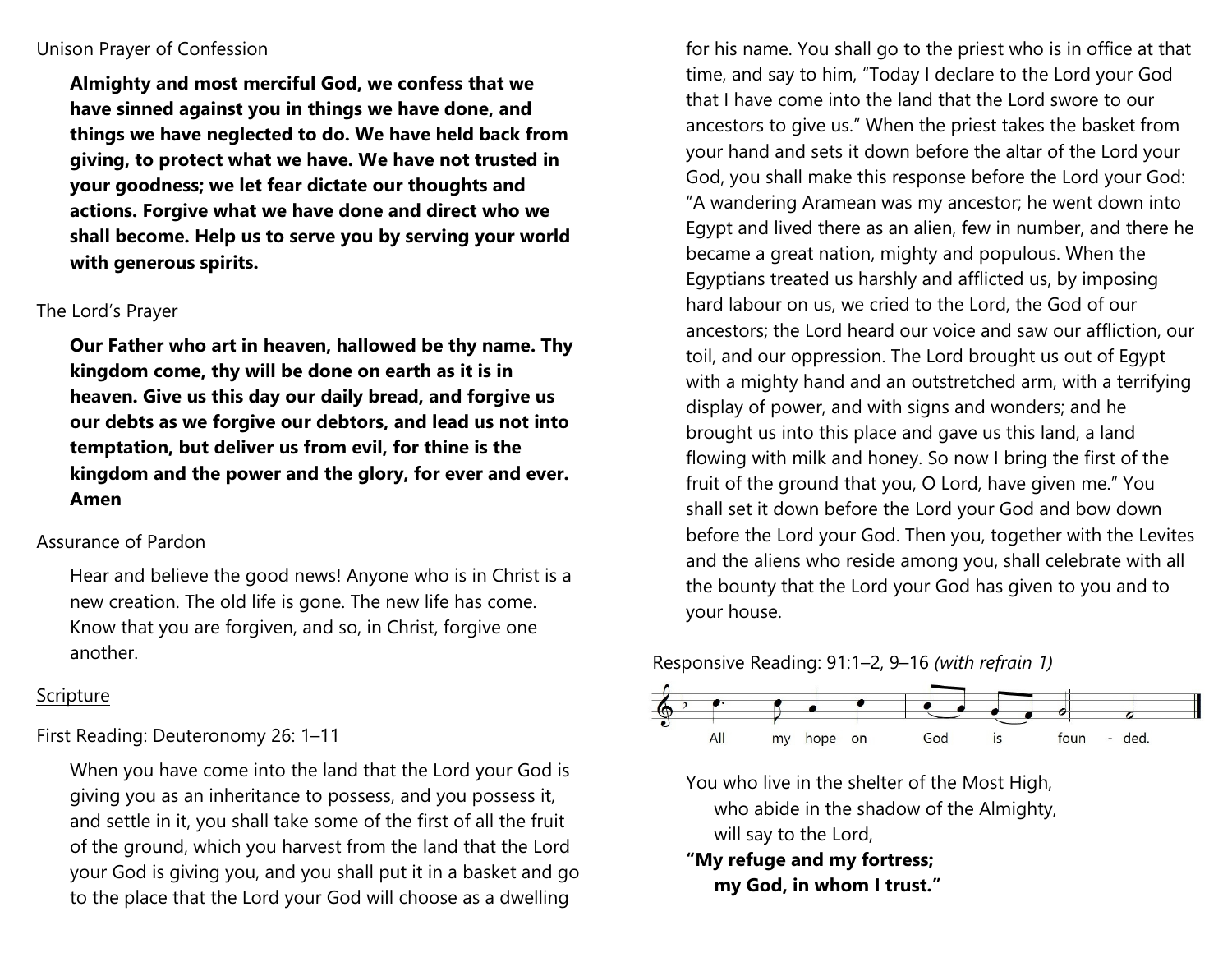Because you have made the Lord your refuge, the Most High your dwelling place, no evil shall befall you, no scourge come near your tent.

## **For the Lord will command his angels concerning you to guard you in all your ways.**

On their hands they will bear you up, so that you will not dash your foot against a stone. You will tread on the lion and the adder,

## **the young lion and the serpent you will trample under foot.**

Those who love me, I will deliver;

#### **I will protect those who know my name.**

When they call to me, I will answer them; **I will be with them in trouble, I will rescue them and honour them. With long life I will satisfy them, and show them my salvation.**

## Second Reading: Luke 4: 1-13

Jesus, full of the Holy Spirit, returned from the Jordan and was led by the Spirit in the wilderness, where for forty days he was tempted by the devil. He ate nothing at all during those days, and when they were over, he was famished. The devil said to him, "If you are the Son of God, command this stone to become a loaf of bread." Jesus answered him, "It is written, 'One does not live by bread alone.'"

Then the devil led him up and showed him in an instant all the kingdoms of the world. And the devil said to him, "To you I will give their glory and all this authority; for it has been given over to me, and I give it to anyone I please. If you, then, will worship me, it will all be yours." Jesus answered him, "It is written, 'Worship the Lord your God, and serve only him.'"

Then the devil took him to Jerusalem, and placed him on the pinnacle of the temple, saying to him, "If you are the Son of God, throw yourself down from here, for it is written,'He will command his angels concerning you, to protect you,' and 'On their hands they will bear you up, so that you will not dash your foot against a stone.' Jesus answered him, "It is said, 'Do not put the Lord your God to the test.'" When the devil had finished every test, he departed from him until an opportune time.

## Reader: This is the word of the Lord, **People: Thanks be to God.**

## Anthem: *Laudate Dominum* (Psalm 117) by Wolfgang A. Mozart

Laudate Dominum omnes gentes Laudate eum, omnes populi Quoniam confirmata est Super nos misericordia eius Et veritas, veritas Domini manet, manet in aeternum

Gloria Patri et Filio, Et Spiritui Sancto Sicut erat in principio Et nunc, et semper Et in saecula saeculorum Amen

Praise the Lord, all nations; Praise Him, all people. For He has bestowed His mercy upon us, And the truth of the Lord endures forever.

Glory to the Father and to the Son and to the Holy Spirit, as it was in the beginning, is now, and forever, and for generations of generations. Amen

#### Sermon One Does Not Live By Bread Alone

## Prayers of the People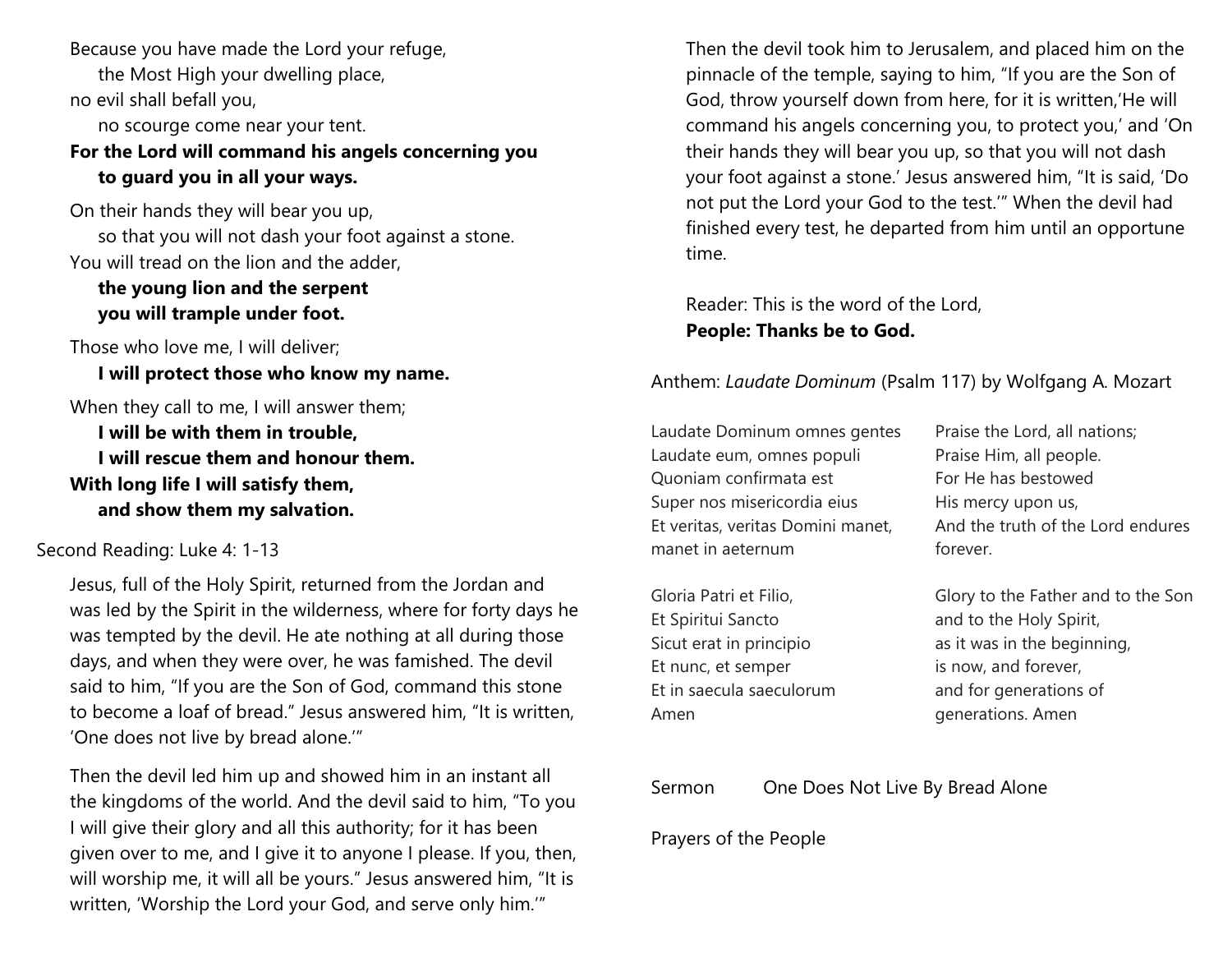- **1. O Master, let me walk with thee in lowly paths of service free; tell me thy secret; help me bear the strain of toil, the fret of care.**
- **2. Help me the slow of heart to move by some clear winning word of love; teach me the wayward feet to stay, and guide them in the homeward way.**
- **3. Teach me thy patience; still with thee in closer, dearer company, in work that keeps faith sweet and strong, in trust that triumphs over wrong,**
- **4. in hope that sends a shining ray far down the future's broadening way, in peace that only thou canst give, with thee, O Master, let me live.**

Passing of the Peace

Announcements

**Offering** 

**Doxology: Praise God from whom all blessings flow 830 Praise him, all creatures here below; Praise him above, ye heavenly host; Praise Father, Son and Holy Ghost.**

Prayer of Dedication

- **\*\*Hymn: Those who wait on the Lord 662**
- **1. Those who wait on the Lord**

#### *Refrain*

**shall renew their strength; they shall rise upon wings as eagles; they shall run and not be weary; they shall walk and not faint: help us, Lord; help us, Lord, in your way.**

- **2. Those who serve the suffering world** *Refrain*
- **3. Those who live the risen life** *Refrain*
- **4. Those who love the Mystery** *Refrain*
- **5. Those who die on the march** *Refrain*
- **6. Those who wait on the Lord** *Refrain*

Benediction

Postlude *Plein Jeu* by François Couperin

# **We've Got Mail**

The Ottawa Mission is very grateful for the gift of \$220, received on December 31, 2021. This donation will touch the lives of many lost and lonely people in our community, and give them gifts of hope and opportunity. On behalf of all those who now have hope for a much better life, we want to thank you for your wonderful gift. We are very grateful for your generosity.

Namrata Goyes, The Ottawa Mission

*This was money received in the open offering on Christmas Eve, as is our tradition.*